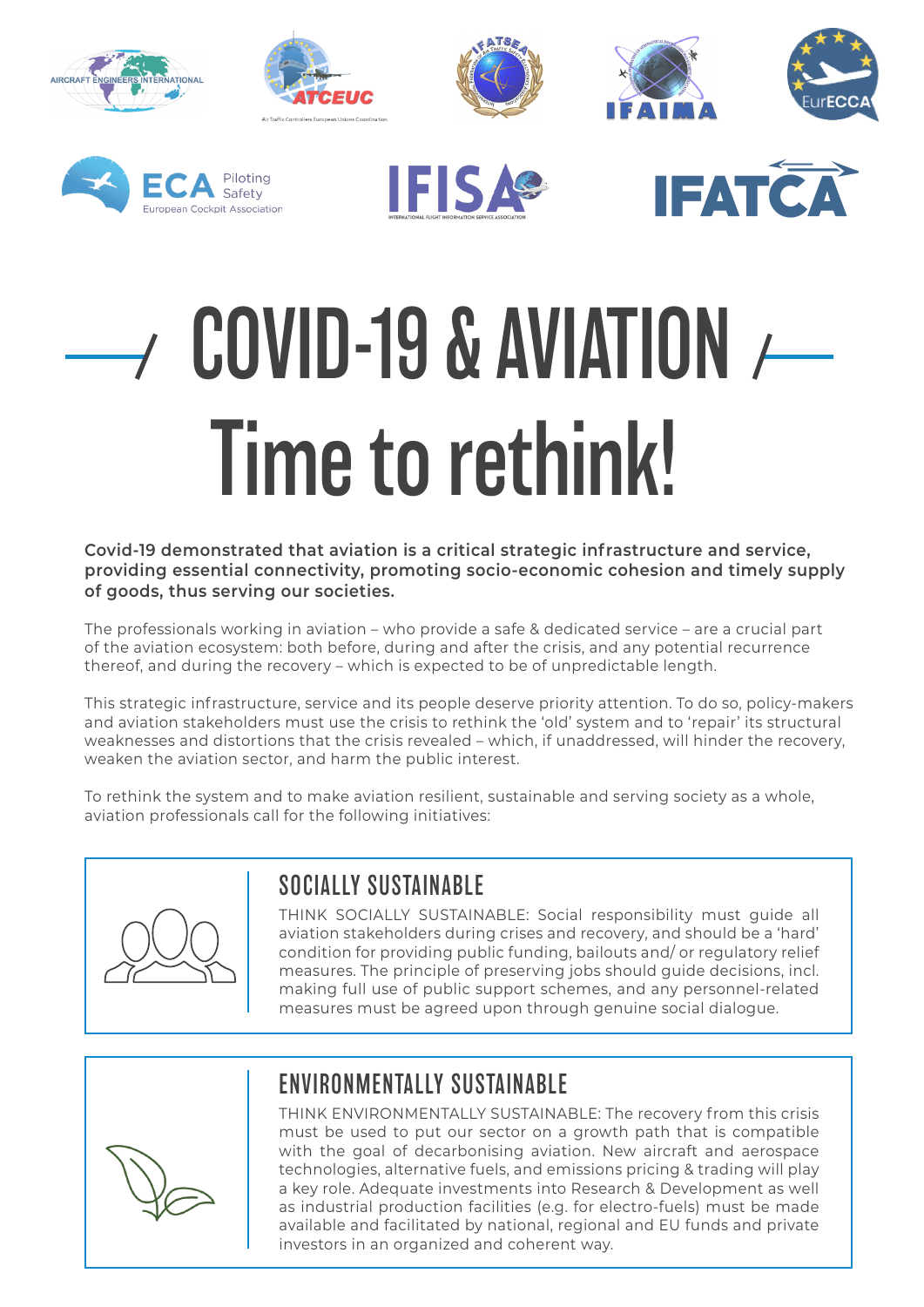### TOTAL SYSTEM



THINK TOTAL SYSTEM: Aviation is a system where one part depends on the system's other parts doing well, performing to standard and in a fair manner. To emerge from the crisis stronger, all parts need to support each other, rather than some players opportunistically (ab)using the crisis to push others to the wall, to weaken parts of the system, or to lower social standards in a race to the bottom. Aviation must be financially viable, but there is no automatic supremacy of e.g. airlines' or airports' shareholder value or ANSPs' economic performance criteria over the public interest, over passengers and the professionals working in our industry.

#### REPAIR & REDESIGN

THINK REPAIR & REDESIGN: The crisis put the spotlight on numerous shortcomings & distortions, which need to be addressed urgently, such as:

#### Vulnerability of ANSP funding

Think system sustainability: Whilst ATM/ANSPs being an essential part of the aviation infrastructure, the ANSP funding mechanisms & performance criteria have shown their limits during the crisis – and without change they will again during the next one. Hence, the current scheme, which works only in times of growing air traffic, must be fundamentally rethought & redesigned in order to build economic resilience of ATM/ANSPs during crisis situations, i.e. by building buffers for times when traffic is going down. Resilience (buffering) should be a standard element of the Key Performance Areas of all actors in the aviation infrastructure. In the meantime, public financial support is currently needed to ensure an efficient & safe service during the crisis and recovery, maintaining skills & professional staff.

#### Market distortions & social engineering

For too long, authorities turned a blind eye on certain air operators exploiting legal loopholes to engage in social engineering, atypical employment, outsourcing and regulatory forum shopping – thereby distorting competition to the disadvantage of those who do not make use of such (mal)practices. Governments as well as the European Commission need to step up their efforts to eliminate predatory & unfair behaviour and to ban precarious atypical employment forms and outsourcing.



### **SKILLS**

THINK SKILLS: The performance and safety of aviation directly depends on the skills & competences of those working therein and their formal, legal recognition. Job-insecurity and wide-spread, lasting unemployment will entail a loss of skills, experience and recency, as well as a brain-drain as professionals seek employment in other sectors. To ensure the ability to recover from the crisis fast and safely, maintaining the human capital & skills base of aviation professionals will be crucial – and should be a guiding principle for any measures taken at company, national, European and international level.



### **SAFFTY**

THINK SAFETY: The crisis pushed our industry to the limits of its safety performance, by exacerbating existing hazards, creating new ones, and by allowing operations way outside established safety regulations. Loss of operational experience and recency is one area of concern. Aircraft airworthiness is another, due to cost cuts and lay-offs in maintenance organisations. At the same time the national authorities' ability to carry out their safety oversight is weakened. While the economic need for a swift recovery is evident, re-establishing pre-crisis safety standards and levels quickly – and further improving them – must be a priority. If in doubt, safety must always override commercial considerations. Personnel skills and experience are a key prerequisite for Safety.